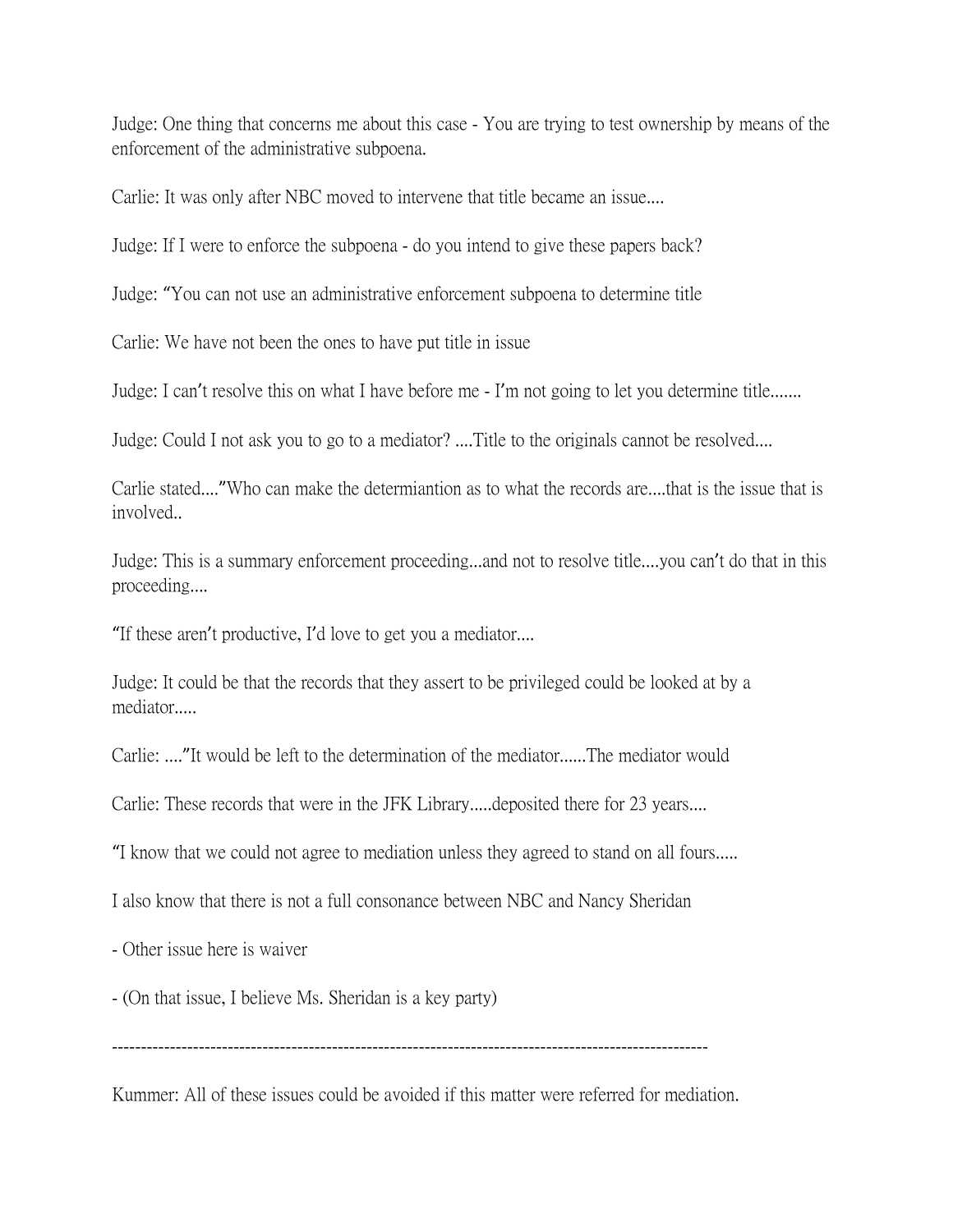Three months

- a number of drafts in a procedure that we thought would resolve this....

- We think this case is extremely app ropriate for ADR

- a lot of confusing issues.....

Judge: "Not the least being my jurisdiction to hear this ....where title is the issue"

Kummer: We had agreed upon a review procedure..

Judge is going to ask us to go back to the negotiating table....

Ms. Wells is not going to have a quick and dirty end to the subpoena....if this is going to involve permanent possession........

Judge: If you don't reach a resolution, my plan would be to have these placed in the registry of the court

- 1. Determination of title
- 2. Determination of Privilege

The Judge verified that he would place these under seal.

We're to come back at July 7 at 9:30.

Judge: I can't resolve this on what I have before me - I'm not going to let you determine title

Judge: Could I not ask you to go to a mediator.....